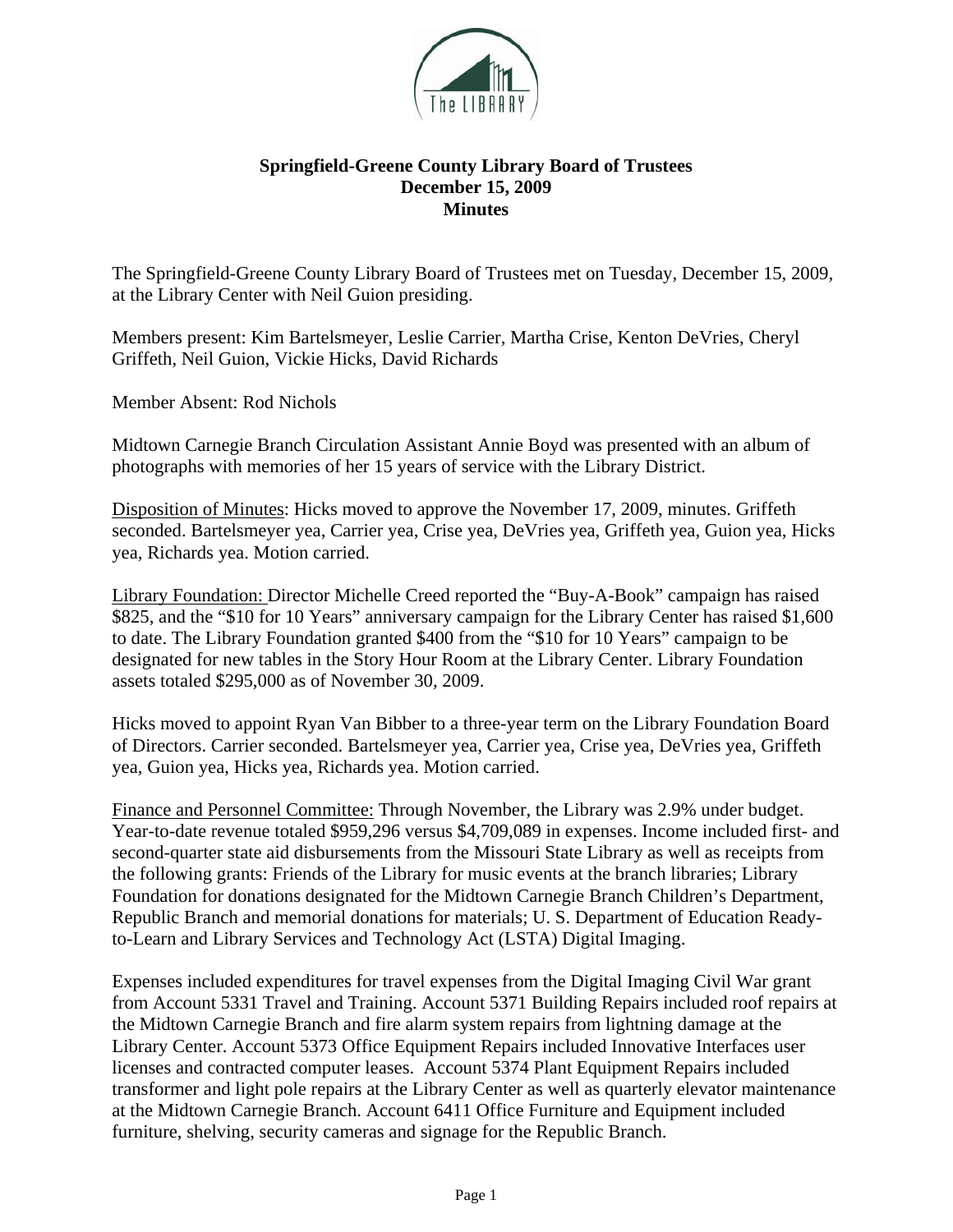Finance and Personnel Committee member Kim Bartelsmeyer recommended accepting the financial report. Bartelsmeyer yea, Carrier yea, Crise yea, DeVries yea, Griffeth yea, Guion yea, Hicks yea, Richards yea. Motion carried.

Programs, Services and Technology Committee: Collection Services Manager Lisa Sampley and Information Technology Manager David Patillo gave an overview of collection access services as part of the strategic planning reports. The committee will present a condensed report as part of the Board education at a future Board meeting. Members of the Programs, Services and Technology Committee recommended putting new Board members on this committee to learn about the Library services offered.

Circulation in October increased 5.9% with 320,266 materials circulating systemwide. The Strafford Branch circulation number reported should be corrected to 8,759 materials circulated. Total branch traffic increased 8% with 152,795 patron visits. Systemwide, 1,620 groups used the meeting rooms with an attendance of 9,560. There were 528,394 searches from remote use of the Library's electronic products. The Web server recorded a total of 2,068,851 page views by 68,961 visitors during November. Major programming changes were made to the Research Web page in November. Staff is working towards making those statistics more comparable in the future.

Buildings and Grounds Committee: Chair Cheryl Griffeth reported Developer Craig Wagoner and Urban Districts Alliance Director Rusty Worley presented a proposal to expand the Park Central Branch into a 10,000-square-foot space adjacent to the existing site.

The roof, tuck pointing and repair project at the Midtown Carnegie Branch is completed.

Contractor/Developer Don La Rue signed the second amendment to the lease agreement for the Republic Branch. The awning has been installed over the drive-up window and a self-check workstation will be added soon.

Report of the Director: Executive Director Regina G. Cooper reported collecting \$796,574 from the December tax disbursement check. It is too soon to determine if taxes were paid early or if the Library will receive more money than projected. The Library will not have to draw down from the line-of-credit this year.

The Library was awarded an \$8,140 grant from the Missouri Humanities Council to fund the Chautauqua program series "Doing the Best They Could, National and Local Voices From the 30s", which will part of April's Big Read project.

The Missouri Career Center lost its funding for the Job Kiosk that was located at the Midtown Carnegie Branch so the kiosk has been removed. Staff is in the process of getting quotes on the proprietary software to be installed on Library workstations.

Governor Jay Nixon has decided to hold back the third- and fourth-quarter installments of the Athletes and Entertainers Tax. All four installments are usually distributed the fourth quarter of the fiscal year. However, State Librarian Margaret Conroy announced at the Missouri Public Library Directors (MPLD) conference that the first two installments should be distributed by the end of December.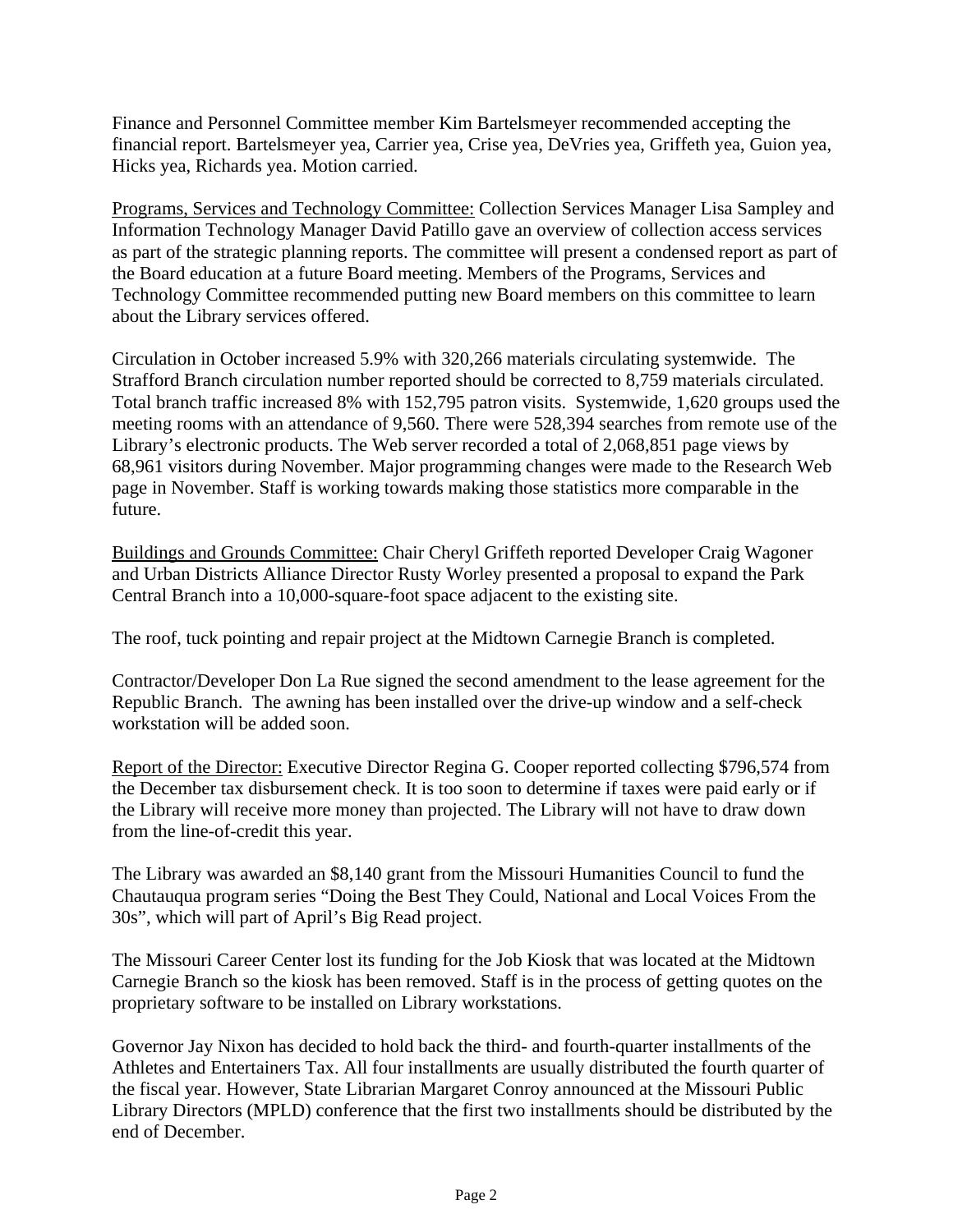During the MPLD conference, representatives from the Missouri State Auditor's office and the Missouri State Tax Commission discussed the levy-setting and tax assessment processes. MPLD voted to support proposed legislation that would limit the amount of taxes that taxing districts can lose to Tax Increment Financing (TIF), Community Improvement Districts (CID) and other tax abatements.

Conroy announced WebJunction Missouri will be made available to libraries in December. This online service will give staff, trustees and volunteers a portal to share ideas and work together to develop and improve library services.

Cooper will attend the American Library Association 2010 Midwinter Conference in Boston, Massachusetts, on January 15-18. This year Cooper will complete her term of serving on the Public Library Association Charlie Robinson Award committee.

A weather hotline was established for staff to call to get branch or district closure information. Closure information should be available to staff shortly after 6 a.m.

The Park Central Branch was voted "Best Nook" by *417 Magazine*. The magazine did a photo shoot at the Park Central Branch on Monday, December 14, to be included in the "Best of 417" issue.

December programs included a luncheon honoring the volunteers from the Between Friends gift shop as well as the annual children's Holiday Store at the Library Center. "Tokyo Godfathers" was the December featured film at the Brentwood Branch Foreign Film Festival. The Sinphonia Chamber Orchestra of Krakow, Poland, will perform Polish Christmas carols at the Library Station on Thursday, December 17. This event will benefit The Kitchen, Inc.

Cooper related a success story about an 82-year-old patron who took her grandson's laptop to the Library Center for help in downloading audio books. The patron read Community Relations Director Kathleen O'Dell's December 7 *News-Leader* column about free, downloadable books and learned to set up the free software and downloaded five audio books.

## *Kim Bartelsmeyer left the meeting.*

Board Education: Library Center Manager Lorraine Sandstrom reviewed the SWOT analysis for the circulation strategic planning committee. She highlighted the strengths, weaknesses, opportunities and threats for circulation as well as reviewed the committee's goals. Circulation is the basic core of Library services. The main goal of the circulation department is to deliver outstanding customer service. Staff are empowered to "embrace the gray" and make decisions regarding policies and procedures. The only red rule is anyone living outside of Greene County must pay a fee to receive a Springfield-Greene County Library card. Goals include exploring options available with the new Voice over Internet Protocol (VoIP) telephone system, developing branch-to-branch partnerships to include regular visits and rotations, developing a skills test for new circulation/branch assistant employees two months after their initial training and adding safety training to the new employee checklist.

New Business: Richards moved to schedule a Board planning session prior to the regular Library Board meeting from noon to 4 p.m. on Tuesday, January 19, 2010, at the Republic Branch